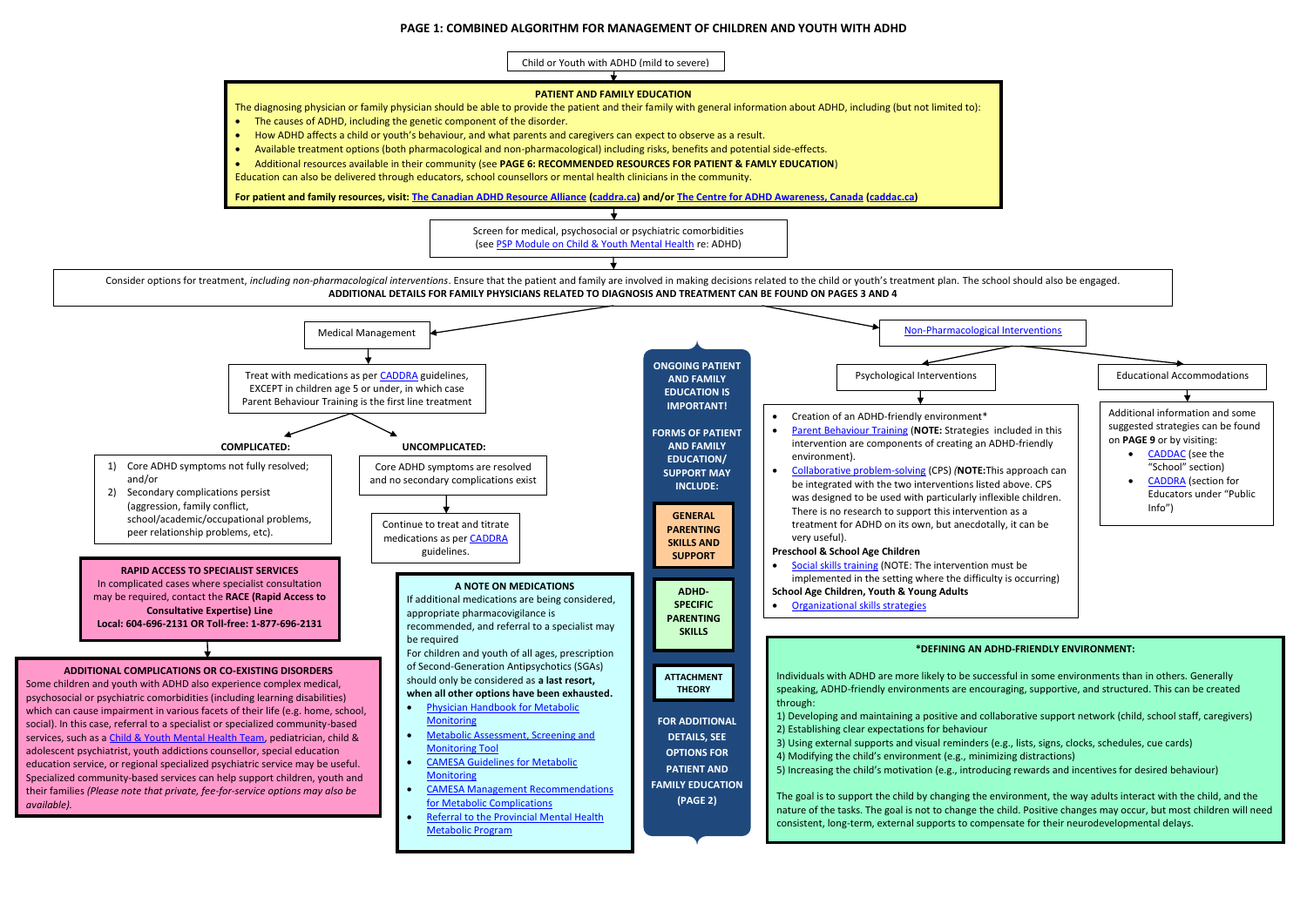#### **GENERAL INFORMATION ABOUT ADHD**

The diagnosing physician should provide the patient and their family with general information about ADHD, including:

- The causes of ADHD, including the genetic component of the disorder.
- How ADHD affects a child or youth's behaviour, and what parents and caregivers can expect to observe as a result.
- Available treatment options (both pharmacological and non-pharmacological) including strength of evidence, risks, benefits and potential side-effects. **Note:** examples of non-pharmacological interventions include the parenting programs highlighted in the box below.
- Additional resources available in their community (see Patient & Family Education Resource List).

Education can also be delivered through educators, school counsellors or mental health clinicians in the community setting.

#### **GENERAL PARENTING SKILLS AND SUPPORT**

Some families may experience challenges related to their child or youth's ADHD, and may benefit from parenting training and support, including:

- Individual or group peer support through organizations such as the [Kelty Mental Health](http://keltymentalhealth.ca/)  [Resource Centre,](http://keltymentalhealth.ca/) [The FORCE Society for Kids'](http://forcesociety.com/)  [Mental Health](http://forcesociety.com/) an[d CHADD.](http://www.chadd.org/)
- General parenting skills training through programs such as:
	- o [Strongest Families BC](http://www.cmha.bc.ca/how-we-can-help/children-families/strongestfamilies)
	- o [Triple P Parenting Program](http://www18.triplep.net/?pid=58)
	- o [Incredible Years](http://www.incredibleyears.com/)
	- o Managing Tough Behaviours

#### **ADHD-SPECIFIC PARENTING SKILLS**

For some families, training in ADHD-specific parenting skills may be helpful. The [ADHD](http://www.vch.ca/403/7676/?program_id=130)  [Parent Program](http://www.vch.ca/403/7676/?program_id=130) serves as an evidencebased model for the delivery of this education.

#### **ATTACHMENT**

For some families, attachment-based parenting programs may be helpful. The [CONNECT Parent Program](http://www.mcf.gov.bc.ca/maples/connect.htm) serves as a good model for the delivery of patient and family education related to attachment theory.

#### **ADDITIONAL COMPLICATIONS OR CO-EXISTING DISORDERS**

Some children and youth with ADHD also experience complex medical, psychosocial or psychiatric comorbidities (including learning disabilities) which can cause impairment in various facets of their life (e.g. home, school, social). In this case, referral to a specialist or specialized community-based services, such as a [Child & Youth Mental Health Team,](http://www.mcf.gov.bc.ca/mental_health/pdf/offices_services.pdf) pediatrician, child & adolescent psychiatrist, youth addictions counsellor, special education service, or regional specialized psychiatric service may be useful. Specialized communitybased services can help support children, youth and their families *(Please note that private, fee-for-service options may also be available).*

#### **SPECIALIZED CARE**

For very complex cases, further referral to the specialized **ADHD Clinic at BC Children's** [Hospital m](http://www.bcchildrens.ca/NR/exeres/47E5A945-4956-4194-8CEE-B631B70A959D.htm)ay be required.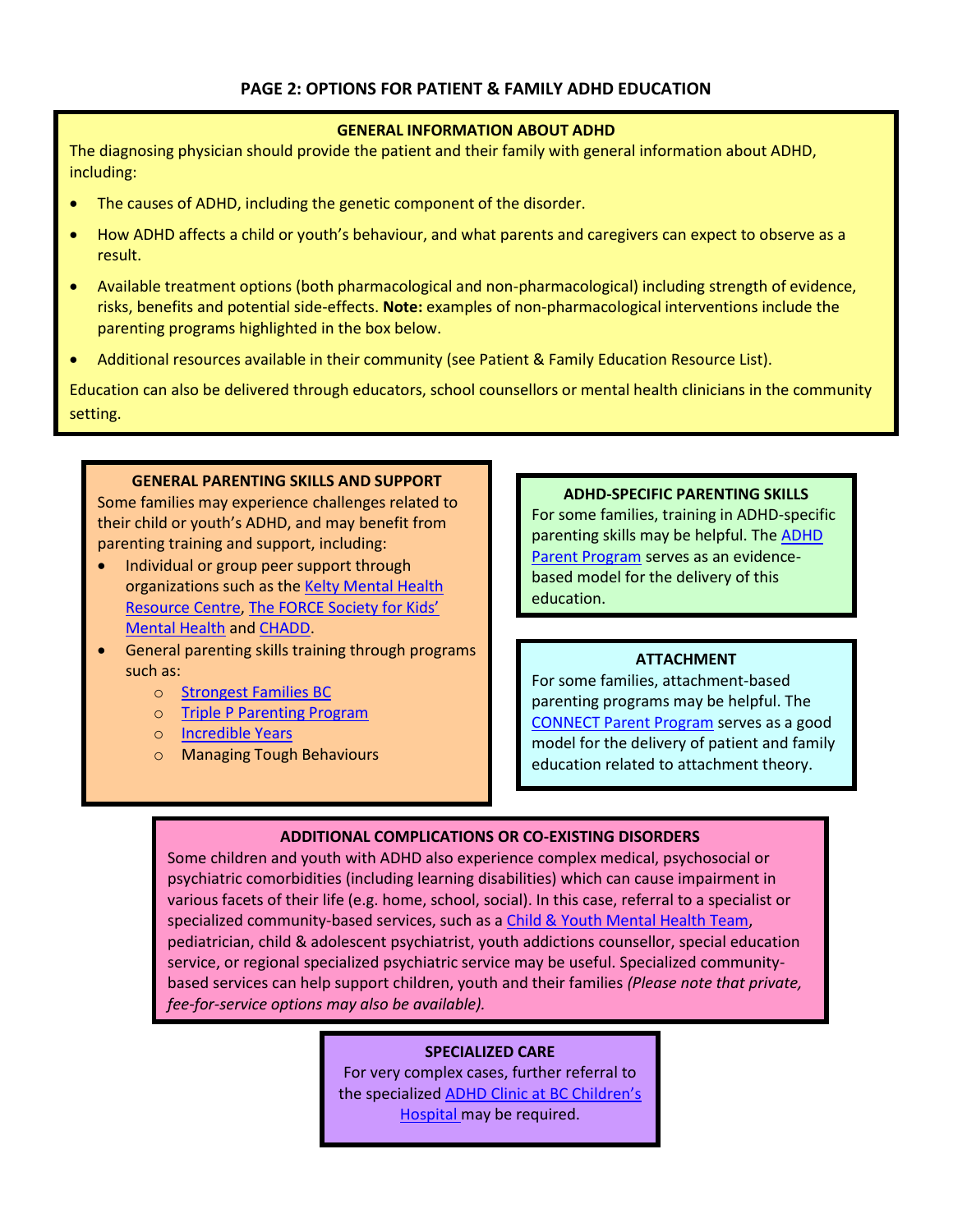## **PAGE 3: RECOMMENDED VISIT FLOW FOR DIAGNOSIS AND TREATMENT OF ADHD FOR THE FAMILY PHYSICIAN**

## **Algorithm for Diagnosis:**

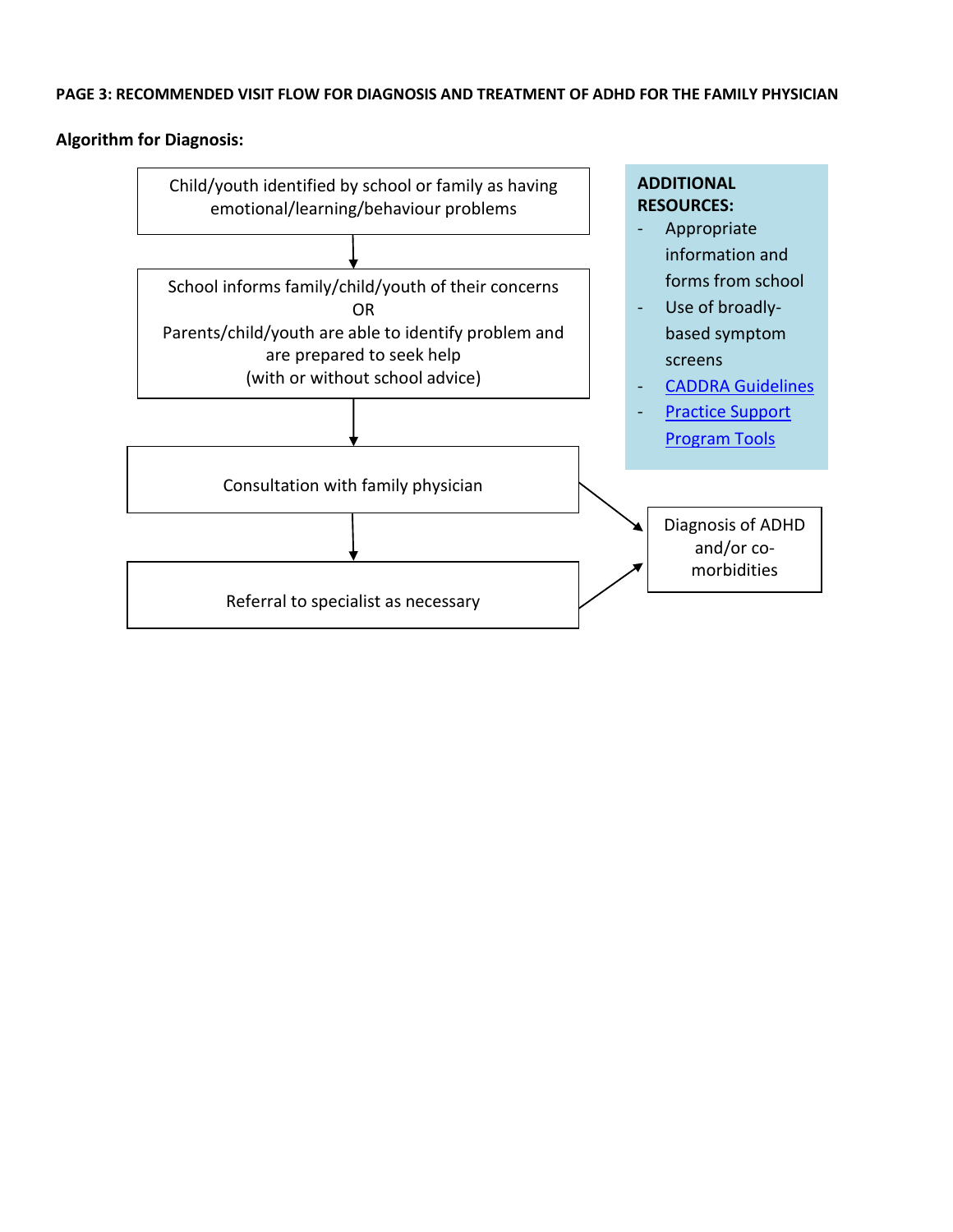#### **PAGE 4: VISIT-BY-VISIT GUIDE FOR THE FAMILY PHYSICIAN**

# **Visit 1: Risk identification (0100) – 7 minutes**

- [Screening](http://www.gpscbc.ca/psp-learning/child-and-youth-mental-health/tools-resources) (3 questions ADHD/Depression/Anxiety)
- Provid[e SNAP-IV 18](http://www.gpscbc.ca/system/files/SNAP-IV_18_%20Teacher_Parent_autoscore.pdf) o[r SNAP-IV 26](http://www.gpscbc.ca/system/files/92_CYMH_PSP_CaddraGuidelines2011SNAP.pdf)

#### **Visit 2: Caregiver/Parent Interview (0120) – 20 minutes**

- Family history
- Developmental history
- Observe parental interaction
- Discuss criteria for diagnosis
- Educate re:
	- o Diagnosis
	- o Treatment options (both pharmacological and non-pharmacological)
	- o Provide references t[o CADDRA,](http://caddra.ca/cms4/index.php?option=com_content&view=article&id=14&Itemid=36&lang=en) [CADDAC,](http://www.caddac.ca/) etc. (see **PAGE 6: RECOMMENDED RESOURCES FOR PATIENT & FAMILY EDUCATION**)
	- $\circ$  Core visit for therapeutic alliance; opportunity to make parents/caregivers students of the disorder rather than feeling victimized

## *\*\*\*Optional additional 0120 appointment at this stage if deemed necessary to confirm diagnosis or provide additional education to the patient and their family\*\*\**

#### **Visit 3: Patient Visit – 30 minutes (14043) + 1-19 minutes (0100) = \$130 0R + 20+ minutes (0120) = \$160**

- Review clinical metrics from parents/caregivers and school
- Connect with relevant school professionals to collect additional information about the child's behaviour in the school setting
- Confirm diagnosis
- Provide additional education related to treatment options and co-morbidities which frequently occur in conjunction with ADHD (see **PAGE 2: OPTIONS FOR PATIENT & FAMILY EDUCATION**)
- Review treatment plan and explore barriers to compliance
- Prescribe medication (see "Medication Management" on **PAGE 1: COMBINED ALGORITHM**)

#### **Visit 4: 2 weeks later (0100 or 0120)**

- Review clinical metrics from parents and school [\(SNAP-IV 18](http://www.gpscbc.ca/system/files/SNAP-IV_18_%20Teacher_Parent_autoscore.pdf) or [SNAP-IV 26\)](http://www.gpscbc.ca/system/files/92_CYMH_PSP_CaddraGuidelines2011SNAP.pdf)
- Connect with relevant school professionals to discuss any changes in the child's behaviour in the school setting.

#### **Visit 5: 2 weeks later if not at target, 1 month later if at target**

Review [SNAP-IV 18](http://www.gpscbc.ca/system/files/SNAP-IV_18_%20Teacher_Parent_autoscore.pdf) o[r SNAP-IV 26](http://www.gpscbc.ca/system/files/92_CYMH_PSP_CaddraGuidelines2011SNAP.pdf)

Once the diagnosis of ADHD has been made, 8 x 0120 visits per year are allowed, in addition to 4 telephone/email consults per year at \$15 each.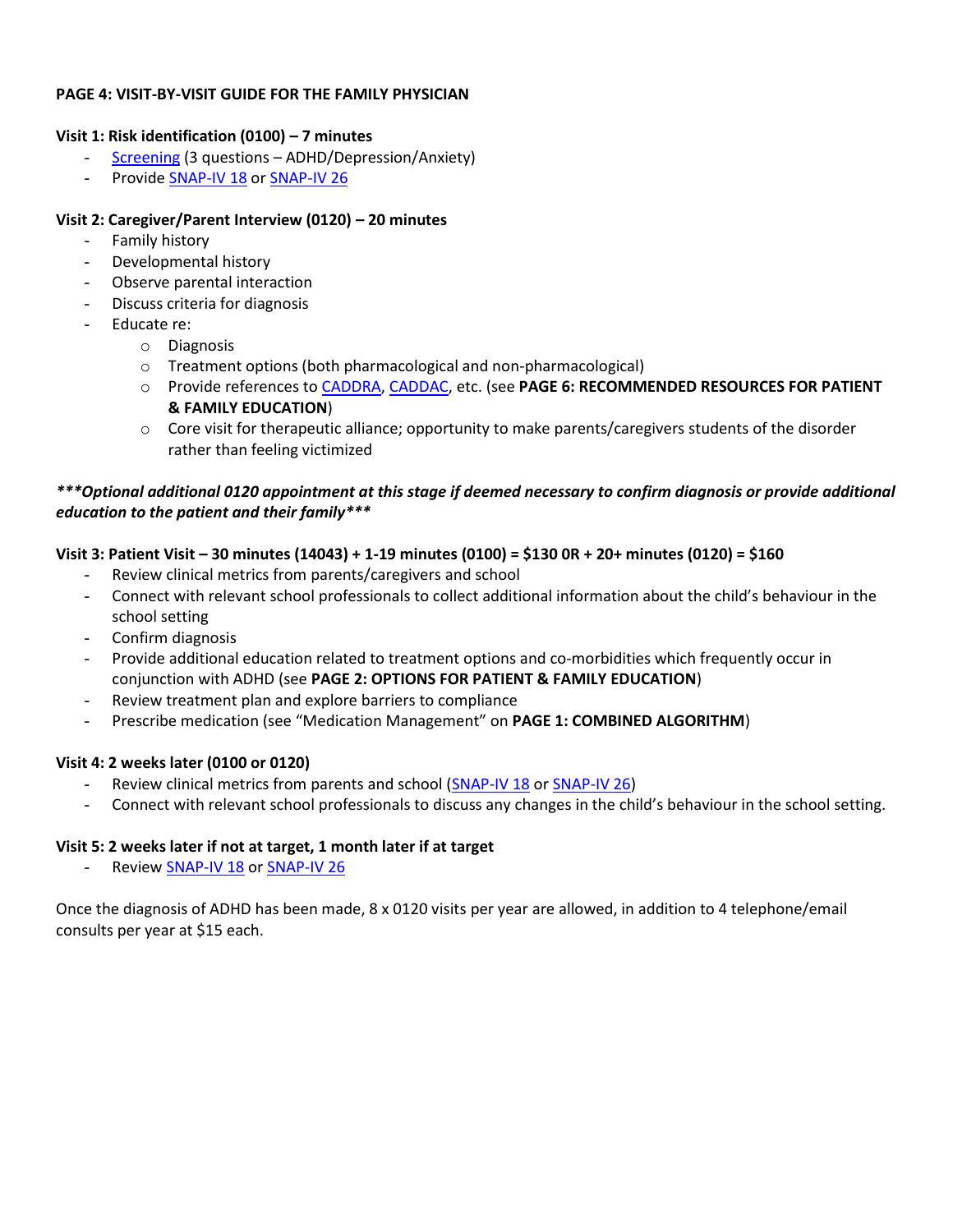#### **PAGE 5: VISIT-BY-VISIT GUIDE FOR THE FAMILY PHYSICIAN (CONT'D)**

| Session #      | <b>Task</b>                                                                                                  | <b>Time</b> | <b>Billing Code</b> |
|----------------|--------------------------------------------------------------------------------------------------------------|-------------|---------------------|
| 1              | Meet patient and family                                                                                      | 7 mins      | 0100                |
|                | Start diagnostic interview                                                                                   |             |                     |
|                |                                                                                                              |             |                     |
|                |                                                                                                              |             |                     |
| $\overline{2}$ | Parent counselling session and discussion of                                                                 | 20 mins     | 0120                |
|                | treatment options                                                                                            |             |                     |
| 3              | Review check sheets and complete diagnostic                                                                  | 30 mins     | 14043               |
|                | interview                                                                                                    |             |                     |
|                | Consider starting medications and provide                                                                    | Additional  | 0100                |
|                | educational materials to patient and family                                                                  | $1 - 19$    |                     |
|                | Connect with relevant school professionals                                                                   | minutes     |                     |
|                |                                                                                                              | Additional  | 0120                |
|                |                                                                                                              | $20+$       |                     |
|                |                                                                                                              | minutes     |                     |
| 4              | Confirm diagnosis                                                                                            | 20 mins     | 0120                |
|                | <b>Start medication</b>                                                                                      |             |                     |
|                | Discuss parenting skills/educational resources                                                               |             |                     |
|                | Connect with relevant school professionals<br>Review medication check sheets                                 |             |                     |
|                |                                                                                                              |             |                     |
| 5              | Review medication sheets                                                                                     | 7 mins      | 0100                |
|                | Discuss side-effects                                                                                         |             |                     |
|                | Titrate dose upwards                                                                                         |             |                     |
| 6              | Review medication sheets                                                                                     | 7 mins      | 0100                |
|                | Discuss side-effects                                                                                         |             |                     |
|                | Titrate dose upwards                                                                                         |             |                     |
|                | Note: there should be a follow-up appointment every                                                          |             |                     |
|                | 2 weeks after prescribing until target for prescription<br>is met. Complicated cases may require a prolonged |             |                     |
|                | counselling session (0120) at any visit                                                                      |             |                     |
|                |                                                                                                              |             |                     |
| 7              | In case of non-response or unacceptable side-effects,                                                        | 20 mins     | 0120                |
|                | start new medications                                                                                        |             |                     |
| 8              | Once patient is stable, give meds for 3 months                                                               | 20 mins     | 0120                |
|                |                                                                                                              |             |                     |
| 9              | Follow up with patient and family at 3-month                                                                 | 20 mins     | 0120                |
|                | intervals                                                                                                    |             |                     |
|                |                                                                                                              |             |                     |

**Note:** Billing code 14043 = complex mental health billing code, which allows for ½ hour/Axis I diagnosis/8 x 0120 sessions and 4 telephone consults per year. Can also be funded separately for group visits per 15 minute window (e.g., for a school conference).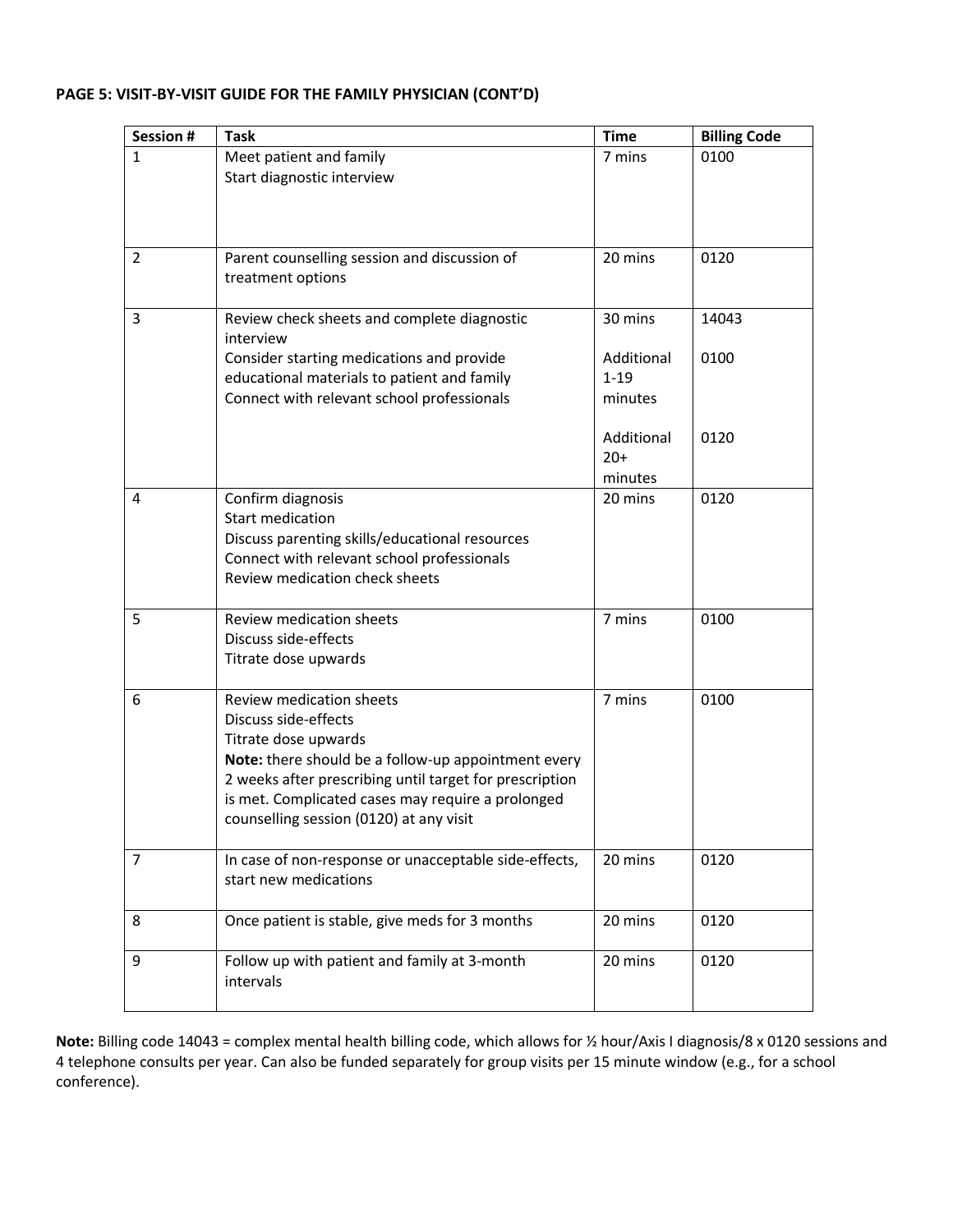## **PAGE 6: RECOMMENDED RESOURCES FOR PATIENT & FAMILY EDUCATION**

# **British Columbia-Based Resources for Information, Help Navigating the Mental Health Care System, and Individual/Family Support:**

- Kelty Mental Health Resource Centre:<http://www.keltymentalheatlh.ca/>
- The F.O.R.C.E. Society for Kids' Mental Health:<http://www.forcesociety.com/>
- Children and Adults with Attention Deficit Disorder: [http://www.chadd.org](http://www.chadd.org/) 
	- o National Resource Center on ADHD (A Program of CHADD): <http://www.help4adhd.org/index.cfm?varLang=en>

#### **General Parenting Skills Training Programs**

- **•** [Strongest Families BC](http://www.cmha.bc.ca/how-we-can-help/children-families/strongestfamilies)
- [Triple P Parenting Program](http://www18.triplep.net/?pid=58)
- [The Incredible Years](http://www.incredibleyears.com/)

#### **Websites**

#### **ADHD-Specific Resources**:

#### **For Parents & Families:**

- Centre for ADHD Awareness Canada (CADDAC): [www.caddac.ca](http://www.caddac.ca/)
- Canadian ADHD Resource Alliance (CADDRA) see "Public Information" tab: <http://www.caddra.ca/cms4/>
- ADHD Information on the Kelty Mental Health Resource Centre website: [http://keltymentalhealth.ca/mental](http://keltymentalhealth.ca/mental-health/disorders/attention-deficit/hyperactivity-disorder)[health/disorders/attention-deficit/hyperactivity-disorder](http://keltymentalhealth.ca/mental-health/disorders/attention-deficit/hyperactivity-disorder)
- Here to Help BC[: http://www.heretohelp.bc.ca/publications/factsheets/adhd-kids](http://www.heretohelp.bc.ca/publications/factsheets/adhd-kids)
- National Institute of Mental Health [http://www.nimh.nih.gov/health/topics/attention-deficit-hyperactivity](http://www.nimh.nih.gov/health/topics/attention-deficit-hyperactivity-disorder-adhd/index.shtml)[disorder-adhd/index.shtml](http://www.nimh.nih.gov/health/topics/attention-deficit-hyperactivity-disorder-adhd/index.shtml)
- A Family AD/HD Resource[: http://w3.addresources.org/](http://w3.addresources.org/)
- American Academy of Child and Adolescent Psychiatry: [http://www.aacap.org/cs/adhd\\_a\\_guide\\_for\\_families/resources\\_for\\_families\\_adhd\\_a\\_guide\\_for\\_families](http://www.aacap.org/cs/adhd_a_guide_for_families/resources_for_families_adhd_a_guide_for_families) (this link didn't work when I tried it)
- Doctor Hallowell's website <http://www.drhallowell.com/add-adhd/>
- ADDitude Magazine: [www.additudemag.com](http://www.additudemag.com/)
- LD Online[: www.ldonline.org](http://www.ldonline.org/)

#### **For Children:**

Kids Health.org[: http://kidshealth.org/parent/medical/learning/adhd.html](http://kidshealth.org/parent/medical/learning/adhd.html) 

#### **For Teens:**

 Teen Mental Health (Canadian site- includes two animated videos for children and youth about ADHD) <http://teenmentalhealth.org/for-families-and-teens/adhd-attention-deficit-hyperactivity-disorder/>

#### **Self-Advocacy:**

- Centre for ADD/ADHD Awareness, Canada<http://www.caddac.ca/cms/page.php?2>
- BC Representative for Children and Youth:<http://www.rcybc.ca/content/home.asp>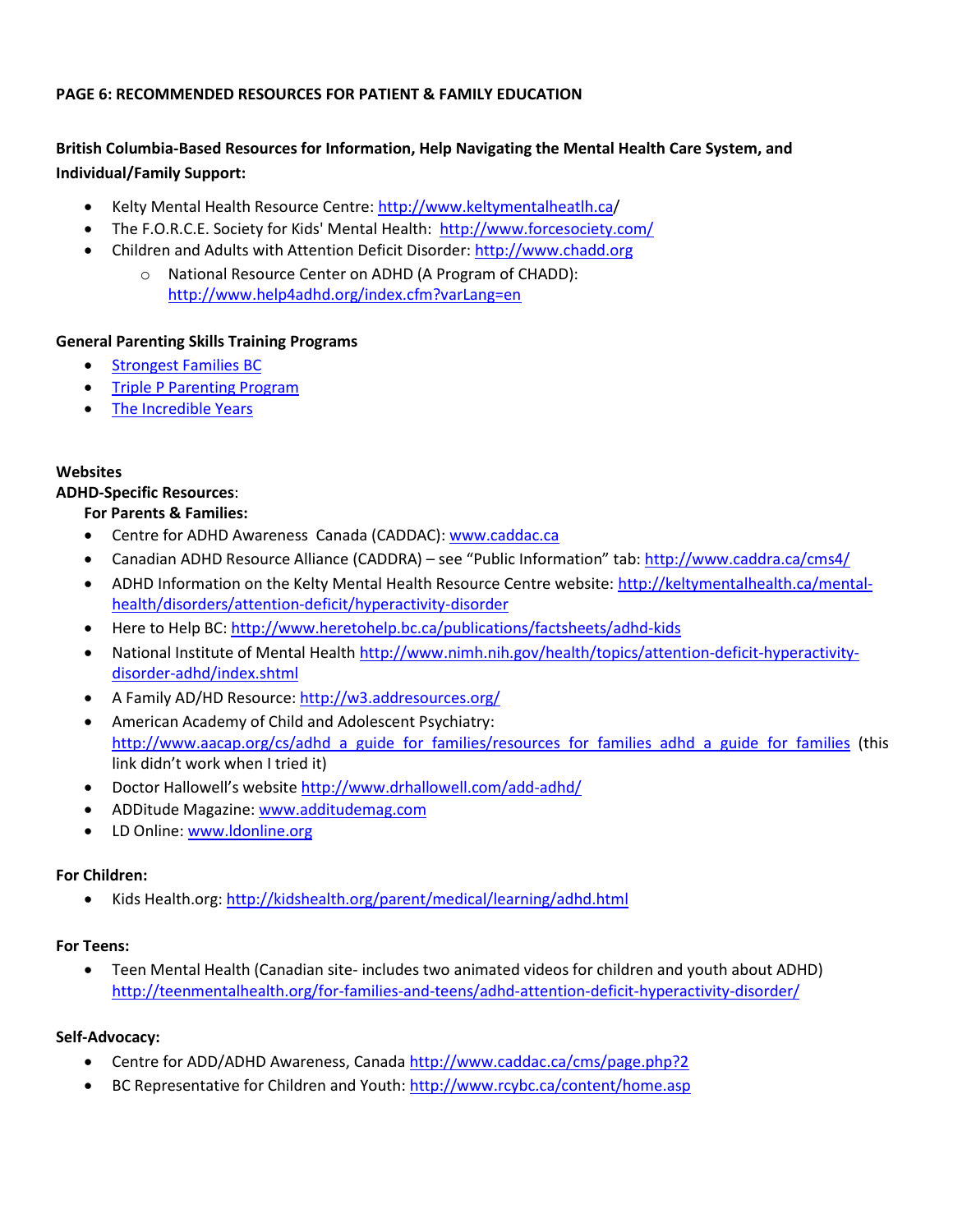# **PAGE 7: RECOMMENDED RESOURCES FOR PATIENT & FAMILY EDUCATION (CONT'D)**

# **Videos:**

- Teen Mental Health (Canadian site- includes two animated videos for children and youth about ADHD) <http://teenmentalhealth.org/for-families-and-teens/adhd-attention-deficit-hyperactivity-disorder/>
- American Academy of Child and Adolescent Psychiatry video for youth and family members [http://www.aacap.org/cs/adhd\\_a\\_guide\\_for\\_families/adhd\\_a\\_guide\\_for\\_families\\_video](http://www.aacap.org/cs/adhd_a_guide_for_families/adhd_a_guide_for_families_video)

## **Books**

# **For Children & Youth:**

- Quinn, P & Stern, J. (2012). Putting on the Breaks: Understanding and Taking Control of your ADD or ADHD (3rd Ed.)[. http://www.apa.org/pubs/magination/441B095.aspx](http://www.apa.org/pubs/magination/441B095.aspx)
- Gantos, J. (2011). Joey Pigza Series[. http://www.barnesandnoble.com/s/?series\\_id=554202](http://www.barnesandnoble.com/s/?series_id=554202)
- Galvin, M. (2001). Otto Learns about his medicine: A Story About Medication for Children With ADHD (3rd Ed.) (for children aged 4‐8): <http://www.apa.org/pubs/magination/4417726.aspx>
- Taylor, J. (2006). Survival Guide for Kids with ADHD. [www.amazon.ca/Survival‐Guide‐Kids‐With‐ADHD/dp/157542195X](http://www.amazon.ca/Survival‐Guide‐Kids‐With‐ADHD/dp/157542195X)
- Dendy & Zeigler. (2003). A Bird's Eye View of Life with ADD and ADHD: Advice from Young Survivors.
- Vincent, Annick. (2012). My Brain Needs Glasses: Living with Hyperactivity.
- Walker, Beth. (2005). The Girls Guide to AD/HD: Don't Lose This Book!

# **For Parents & Caregivers:**

- Barkely, Russell. 2013. Taking Charge of ADHD: The Complete, Authoritative Guide for Parents.
- Dendy, Chris. 2006. Teenagers with ADD and ADHD: A Guide for Parents and Professionals.
- Hallowell, E.M. & Jensen, P. (2008). Superparenting for ADD: An Innovative Approach to Raising your Distracted Child. [www.amazon.ca/Superparenting‐ADD‐Innovative‐Approach‐Distracted/dp/0345497767](http://www.amazon.ca/Superparenting‐ADD‐Innovative‐Approach‐Distracted/dp/0345497767)
- Greene, Ross W. (2005). The Explosive Child: A New Approach for Understanding and Parenting Easily Frustrated, Chronically Inflexible Children.<http://www.ccps.info/books/index.html>
- Dawson, P. & Guare, R. (2009). Smart but Scattered: The Revolutionary "Executive Skills" Approach to Helping Kids Reach Their Potential[. http://www.amazon.ca/Smart-but-Scattered-Revolutionary-](http://www.amazon.ca/Smart-but-Scattered-Revolutionary-Executive/dp/1593854455)[Executive/dp/1593854455](http://www.amazon.ca/Smart-but-Scattered-Revolutionary-Executive/dp/1593854455)
- Cooper-Kahn, J. & Dietzel, L. (2008). Late, Lost, and Unprepared: A Parents' Guide to Helping Children with Executive Functioning.<http://www.amazon.com/Late-Lost-Unprepared-Executive-Functioning/dp/1890627844>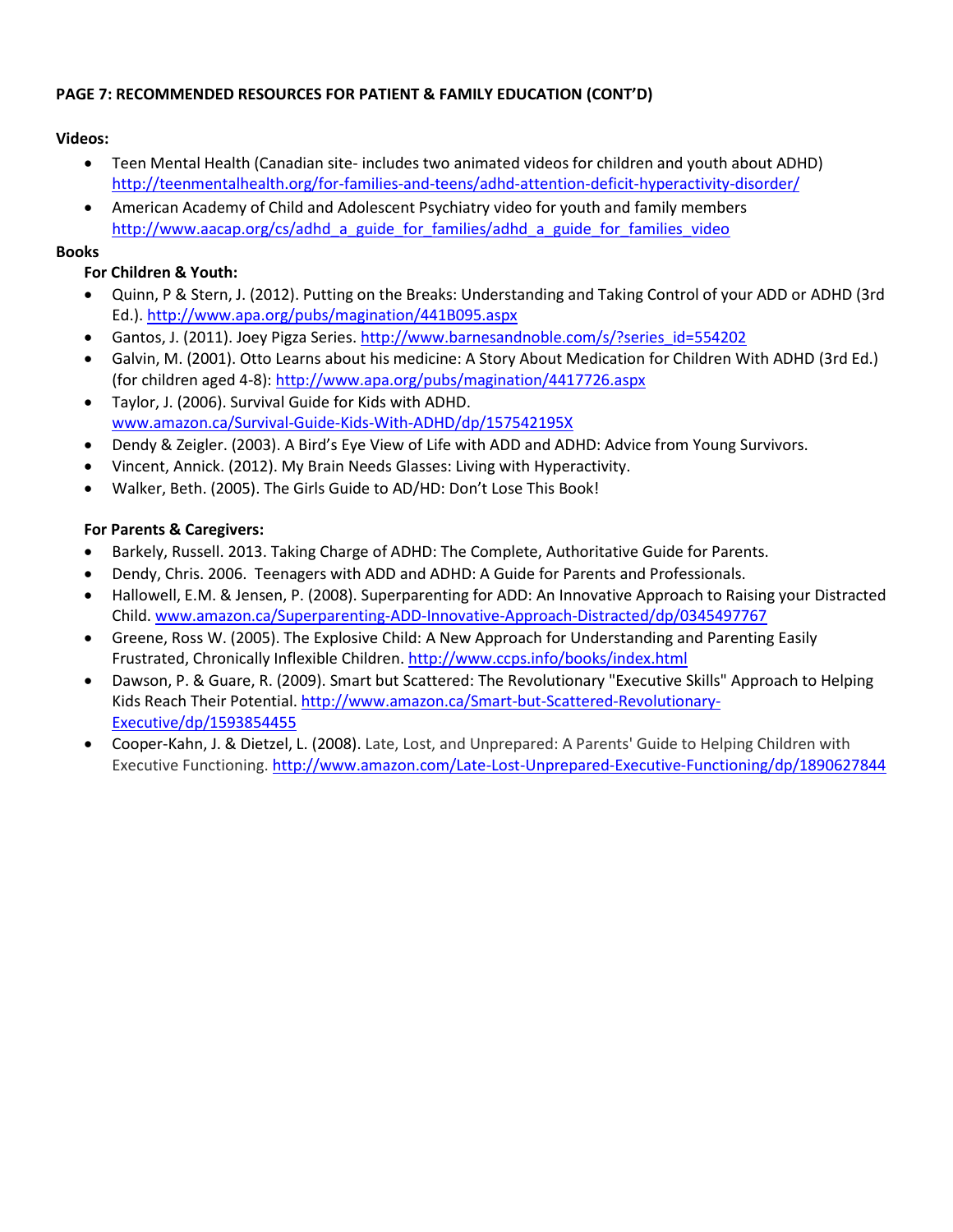## **PAGE 8: RECOMMENDATIONS FOR THE SCHOOL SETTING**

- 1. Ministry of Education to recognize a diagnosis of ADHD as a condition or special need which warrants the development of an Individualized Education Plan (IEP) as per [Ministry of Education requirements.](http://www.bced.gov.bc.ca/specialed/docs/iepssn.pdf)
- 2. Ministry of Advanced Education and Universities to expand the core competencies for teachers in training to include information about executive functioning in children and youth with ADHD (e.g., as a component of a Bachelor of Education or Professional Development Program).
- 3. School Districts to promote an understanding of the potential impairments and symptoms of ADHD, and engage the school in participating in wrap-around care and ongoing management of ADHD in collaboration with the family and their health care provider.
- 4. Schools to support and assist teachers in adapting the regular classroom environment to reduce the need for expensive separate programming.
- 5. Schools to promote "ADHD-friendly" classroom environments. Generally speaking, ADHD-friendly environments are encouraging, supportive, and structured, and are likely to benefit all children in the classroom. An ADHDfriendly classroom environment can be created through strategies such as (but not limited to):
	- The development and maintenance of a consistent and collaborative support network (child, school staff, caregivers)
	- Clearly communicated rules and expectations for behaviour between the student and the teacher
	- External supports and visual reminders (e.g., lists, signs, clocks, schedules, cue cards)
	- Modifying the child's environment (e.g., reducing distractions)
	- Increasing the child's motivation (e.g., using frequent and immediate incentives and rewards)

The goal is to **support** the child or youth with ADHD by changing the environment, changing the way adults interact with the child, and changing the tasks that the child is asked to do. Improvements may occur in the child's behaviour and/or skill set, but the child will usually still need continued environmental supports to maintain the advances that have been made. A child's lack of improvement is a signal that the strategies need to be modified, not that the child is resistant.

- 6. Schools to provide teachers and other school professionals with access to resources to support the classroom management of children and youth with ADHD, including encouraging the creation of a professional development day focused on ADHD. Education about ADHD should be targeted for ADHD Awareness Week in October (see **PAGE 10: ADHD RESOURCES FOR SCHOOL PROFESSIONALS**).
- 7. For children and youth with ADHD who have received support but who continue to experience challenges and impairments, schools should consider appropriate, timely additional assessments.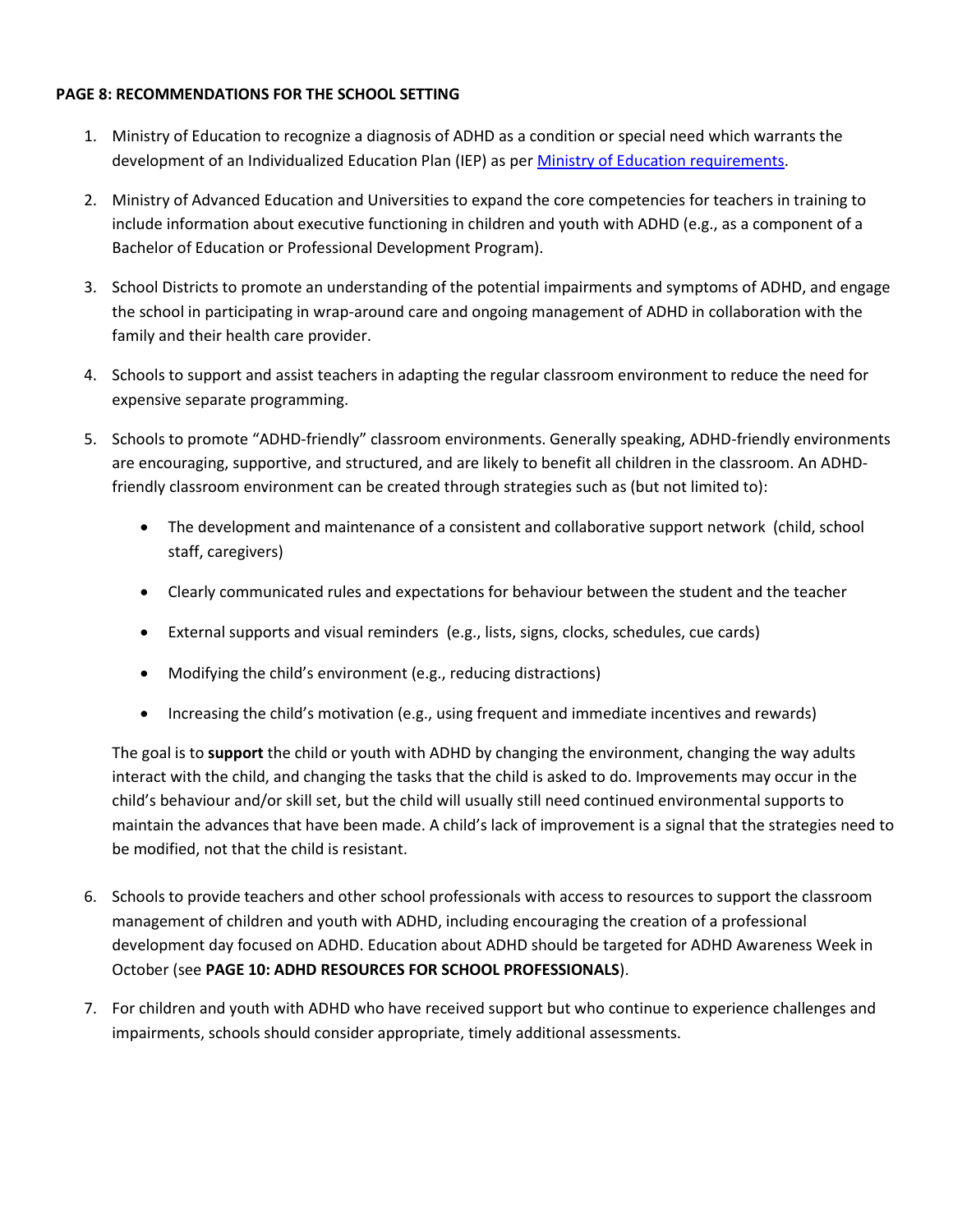#### **PAGE 9: EDUCATIONAL ACCOMMODATIONS & BEHAVIOURAL CLASSROOM MANAGEMENT**

# **Below are some examples of strategies which can help support and enhance the learning of students with ADHD in the classroom setting.**

- a. Model how to act, provide opportunities to practice, and provide feedback at predetermined times to reinforce behaviour.
- b. Consider preferential seating (**NOTE:** this is not always at the front, it could be at the side at the front or at the back, so that the student is able to stand to work if he/she cannot remain seated without blocking the view to the teacher for other students).
- c. Break down multi-step tasks and instructions and write them out for students to revisit; repeat instructions or redirect student to list as needed.
- d. Check in with the student to maximize comprehension and retention of information after instructions have been given. Check back in with the student frequently.
- e. Work with the student to identify and agree upon specific cues for refocusing. This can be a discreet "symbol" such as teacher touching their shoulder once they have obtained eye contact with student. External aids such as watches with alarms or vibrating devices (e.g., MotivAider) can also be used to encourage self-monitoring and independence.
- f. Provide opportunities for frequent, active breaks (e.g., a trip up/down stairs, bringing materials to the office). Build in fun activities following effortful ones.
- g. Minimize distractions in the classroom.
- h. Ensure that assignment expectations are explicit and presented verbally, as well as visually and concretely.
- i. Use classroom-wide contingencies to meet specific criteria.

#### **Student-specific recommendations:**

The following three strategies benefit the majority of students with ADHD:

- 1. Work with the student and their family early in the school year to promote an understanding of the unique needs of students with ADHD and to establish specific expectations that are communicated/reviewed regularly (e.g., using a daily planner, email dialogue, homework sign off from parents, etc.).
- 2. Provide access to "thinking tools" such as a "fidget" object, a wiggle cushion, a ball chair, a pressure or weighted vest, or allowing the student to listen to music on headphones while completing work in order to filter out distractions.
- 3. Use contingencies which are salient to the student to externally reinforce learning outcomes and help the student to manage their behaviour.

In addition to the three recommendations listed above, **there are many other strategies that can benefit individual students with ADHD and maximize their ability to learn in the classroom**. These strategies should target the specific needs of the student based on an assessment by a school-based team. The strategies should also be identified as goals in each student's Individual Education Plan (IEP). Regular reviews of the IEP can be used to measure the student's progress and to assess the effectiveness of the strategies that have been implemented.